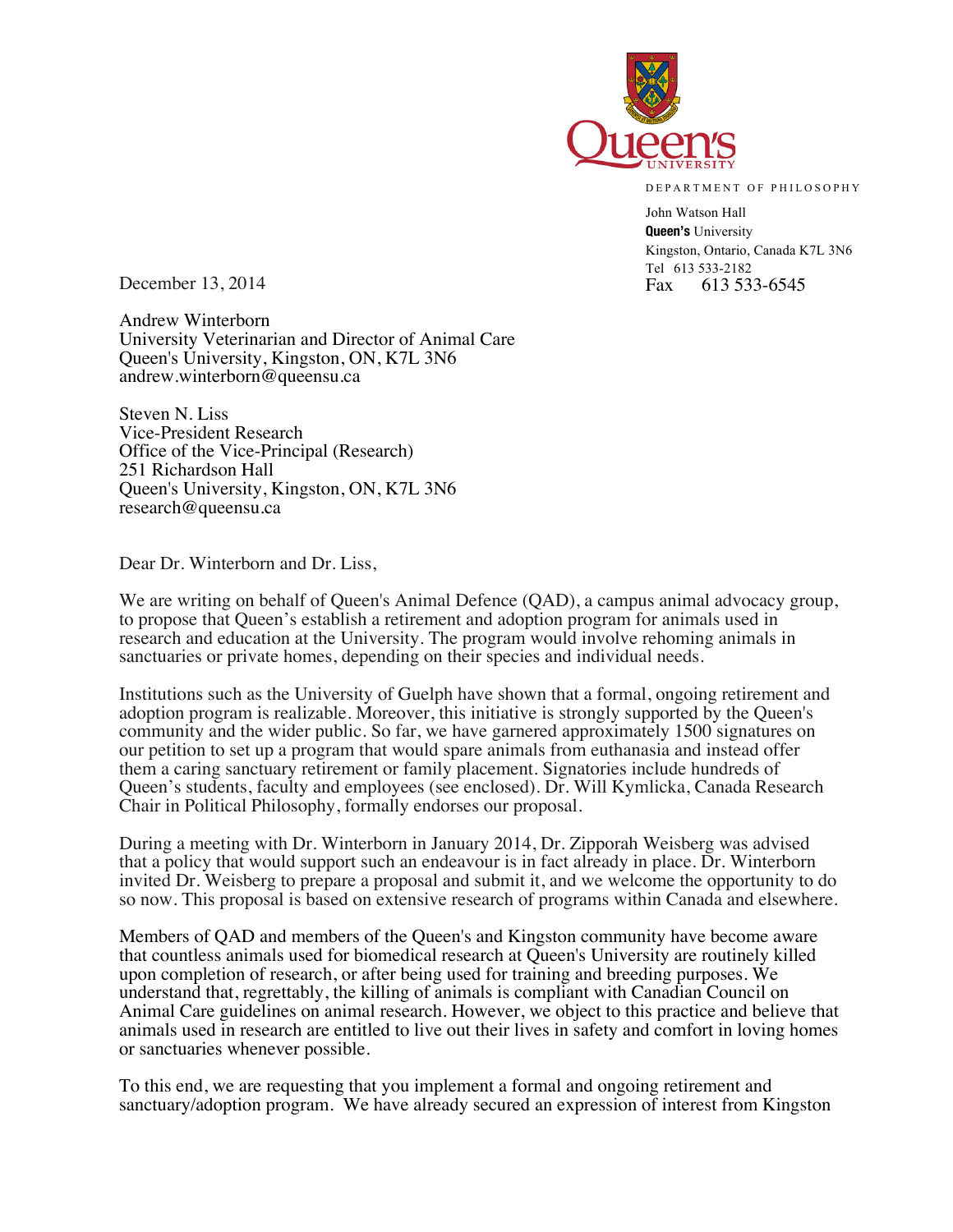Animal Rescue to partner in such a program to find adoptive homes for rats, mice, dogs, cats, guinea pigs and rabbits. Fauna Sanctuary has expressed interest in re-homing a limited number of monkeys from Queen's (with suitable support and depending on space availability). By working with organizations such as Kingston Animal Rescue, Fauna and others, the University can help develop an expanding network of placement options, including adoptive families and sanctuaries with species specific experience. This would be a critical step in ensuring the program's long term success for finding suitable homes, for dealing with high needs and traumatized animals and for accommodating all potential retirees.

Given the success of our petition, we are confident that members of the public will want to contribute financially, and in other ways, to this program. However, since the animals are used by the University, we believe that Queen's should undertake primary financial responsibility for the care of their retirees. In other words, we envision an ongoing partnership between the University, rescue organizations, and supportive members of the community in this endeavour.

There are a number of practical issues to consider:

1. The University, in cooperation with rescue organizations, would need to develop a transparent release protocol for assessing which animals can be released and rehomed, under what conditions. We recognize that the University will have liability concerns regarding release of animals, and that this will require some kind of legal waiver once the animal/s become the residents of individual homes or sanctuaries. We also understand that not all animals will be eligible for retirement, if their release would jeopardize their own health and safety, or the health and safety of humans or other animals. However, we do not support the practice at some universities of refusing to release animals that have visible scars or other visible signs of invasive procedures, simply out of fear of negative public perception. The goal of a retirement program is to offer lifetime care to all animals who can be cared for in a way consistent with the health and safety of all involved.

2. A process for predicting and supporting the best possible ongoing care would be required. To that end, the University would need to provide background health information for individual animals in the form of complete medical records - with only proprietary information redacted but with no information relevant to the animal's physical or psychosocial wellbeing redacted and predictions (insofar as possible) concerning ongoing care requirements. Veterinary care is the single largest expense for rescue organizations, and so a successful retirement program will require ongoing support from the University in this area.

3. Rescue organizations will require time to gradually build up adoption home networks. As noted above, the retirement and adoption program would probably have to start small, and gradually build capacity. It is in the nature of rescue work that homes are not always available on short notice. This means that the program will need to build in a transition component whereby the University temporarily cares for animals while homes are being secured. It also entails that the program be publicly promoted in order to attract potential adopters and financial supporters.

4. The University will understandably be concerned about the quality of life and care that animals will receive in sanctuary and adoptive homes. This requires working with established and responsible rescue organizations, and implementation, by those organizations, of a rigorous screening process for potential adopters based, for example, on the University of Guelph's application procedures (see attached sample application forms from Guelph and KAR). In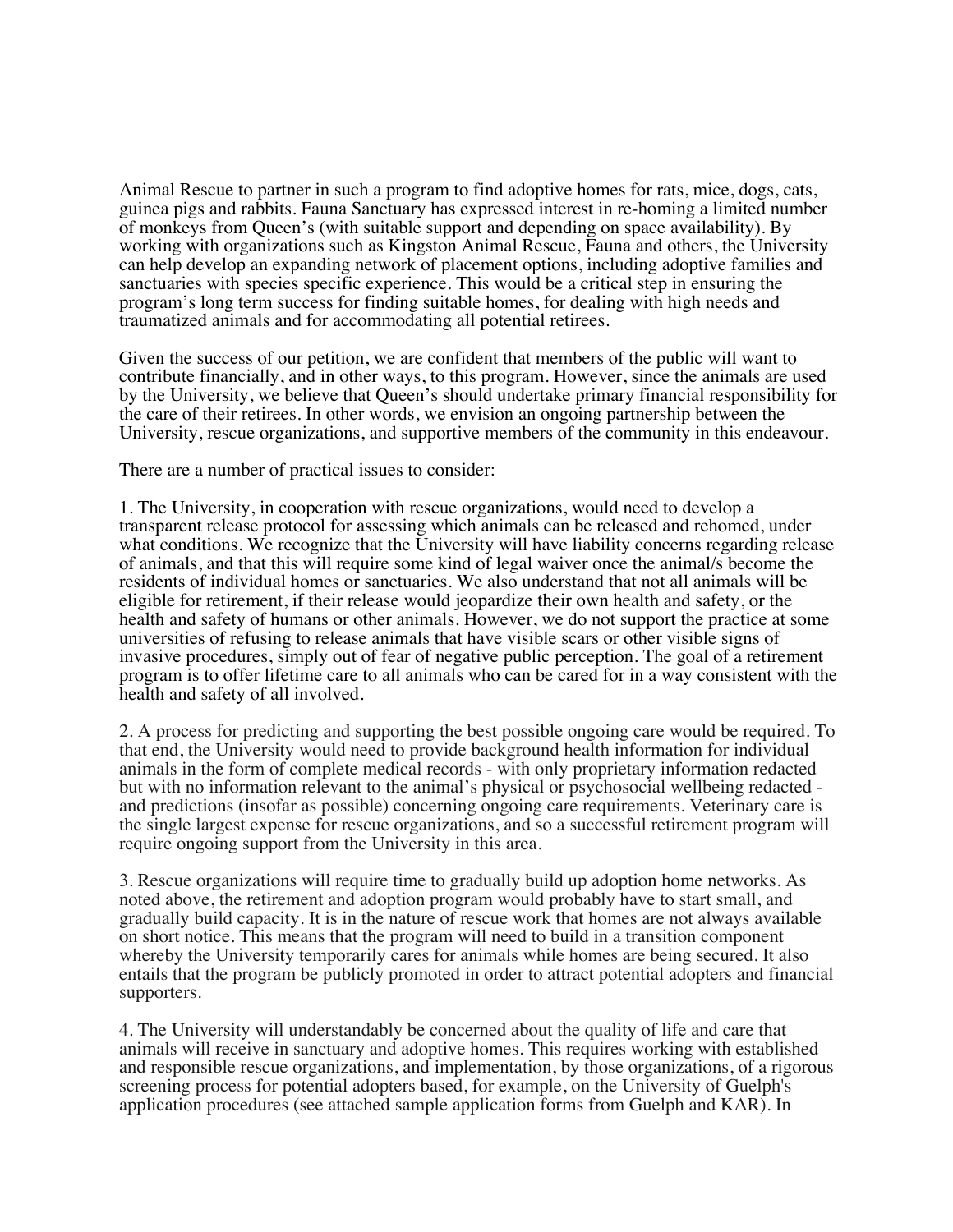addition to rigorous adoption protocols, the program will require an ongoing monitoring mechanism to reassure all parties that animals are well cared for, and to make adjustments to release and adoption protocols as necessary. Stringent guidelines as to what are considered suitable homes and sanctuaries must be developed in collaboration with existing leaders of sanctuaries of excellence, as well as rescue organizations and shelter managers.

These are preliminary considerations to take into account in advance of establishing an ongoing retirement and adoption program. We can build on the experience of the University of Guelph and other institutions with adoption programs. But we can and should aspire to do better by broadening and deepening the scope of the program.

As the success of our petition indicates, a retirement program would have wide support in the Queen's community, and would help to demonstrate that the University takes seriously its ethical responsibilities towards the animals it uses. Of course many people in Kingston and the Queen's community, including the members of QAD, believe that these animals should not be used for invasive research in the first place. Many alternatives to animal models are available that are more predictive of human response, and deliver faster results, and Queen's can become a world leader by actively pursuing the use of these alternatives. But as long as such research continues at Queen's, the University should ensure that the animals have the best life possible under the circumstances, and the chance for a comfortable life outside the lab upon completion of research. It's the least that we can do.

Thank you in advance for considering our proposal. We look forward to hearing from you. We would ask for your kind cooperation in providing a timely reply (preferably by mid-January 2015) so that we can update the hundreds of individuals who have signed our petition so far. Please note that hard copies of this proposal, and all attachments, including the petition, have been sent to the addressees.

Sincerely,

Zipporah Weisberg, Department of Philosophy Sue Donaldson, Independent Researcher Tracy Hamilton, MA student, Department of Philosophy

(on behalf of Queen's Animal Defence)

c.c.: Dr. Daniel R. Woolf, Principal and Vice-Chancellor Dr. Alan Harrison, Provost and Vice-Principal Dr. Will Kymlicka, KAR, Fauna Foundation

Appended to this report, please find:

1. Link to Ridgetown Campus Animal Adoption Centre

http://www.ridgetownc.uoguelph.ca/services/animal\_index.cfm

2. Links to University of Guelph adoption guidelines and adoption application form